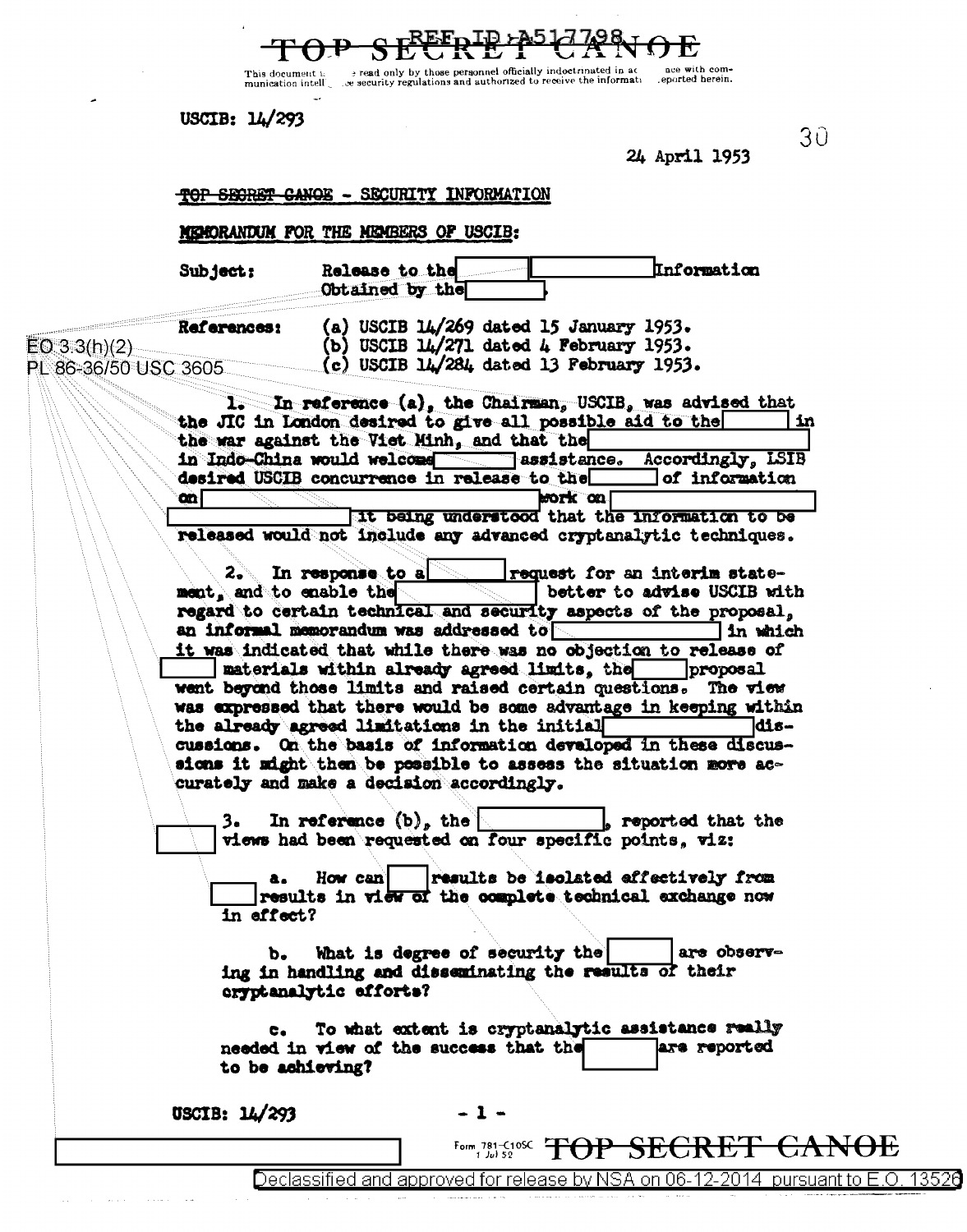This document is<br>munication intellig

read only by those personnel officially indoctrinated in act<br>security regulations and authorized to receive the informations

ee with com-<br>ported herein.

USCIB: 14/293

 $\hat{\mathcal{A}}$ 

 $\sim$   $\epsilon$ 

24 April 1953

 $\mathcal{L}(\mathcal{A})$  and  $\mathcal{L}(\mathcal{A})$  and  $\mathcal{L}(\mathcal{A})$ 

|                                          |                                                                                                                                                                                                                                                                                                                                                                                                                                                                                                       | TOP SECRET CANOE - SECURITY INFORMATION                                                                                                                                                                                                                                                  |                                                 |  |                                                                                                                                                                                                    |  |
|------------------------------------------|-------------------------------------------------------------------------------------------------------------------------------------------------------------------------------------------------------------------------------------------------------------------------------------------------------------------------------------------------------------------------------------------------------------------------------------------------------------------------------------------------------|------------------------------------------------------------------------------------------------------------------------------------------------------------------------------------------------------------------------------------------------------------------------------------------|-------------------------------------------------|--|----------------------------------------------------------------------------------------------------------------------------------------------------------------------------------------------------|--|
|                                          |                                                                                                                                                                                                                                                                                                                                                                                                                                                                                                       | Subject: Release to the<br>Obtained by the                                                                                                                                                                                                                                               |                                                 |  | Information                                                                                                                                                                                        |  |
| $EQ \ 3.3(h)(2)$<br>PL 86-36/50 USC 3605 |                                                                                                                                                                                                                                                                                                                                                                                                                                                                                                       |                                                                                                                                                                                                                                                                                          |                                                 |  |                                                                                                                                                                                                    |  |
|                                          | What effect will any extension of relations on the<br>d.<br>problem have on exchange arrangements currently in<br>effect with respect to other problems?<br>proposal was considered at the Eighty-second Meet-<br>Thel<br>ing of USCIB (see reference (c)) at which time it was agreed to inform<br>authorities that their dealings with the<br>Tahould be con-<br>fined to the provisions of paragraphs 4 and 5 of Appendix "P" to the<br>Agreement. A subsequent decision was made to withhold such |                                                                                                                                                                                                                                                                                          |                                                 |  |                                                                                                                                                                                                    |  |
|                                          | 5.                                                                                                                                                                                                                                                                                                                                                                                                                                                                                                    | notification pending receipt and study of Mr.<br>report.<br>In response to the questions referred to in paragraph 3<br>above, the Director.<br>has supplied the following information:<br>intent was to limit any eventual release of<br>cryptanalysis information to systems which were |                                                 |  |                                                                                                                                                                                                    |  |
|                                          | Texts information furnished would not include<br>Working arrangements designed to avoid duplication would make<br>it quite easy to separate<br>results.                                                                                                                                                                                                                                                                                                                                               |                                                                                                                                                                                                                                                                                          |                                                 |  |                                                                                                                                                                                                    |  |
|                                          | þу<br>the                                                                                                                                                                                                                                                                                                                                                                                                                                                                                             | rengements both in                                                                                                                                                                                                                                                                       | b. The question of security was raised with the |  | and he was supplied with information about ar-<br>In addition to the<br>information contained in the enclosure herewith; a more de-<br>tailed description of the arrangements has been promised to |  |
|                                          |                                                                                                                                                                                                                                                                                                                                                                                                                                                                                                       | The question of cryptanalytic assistance to the<br>did not arise, " presumably because of the degree<br>of their success in this field."                                                                                                                                                 |                                                 |  |                                                                                                                                                                                                    |  |
|                                          | The proposals related to Viet Minh only, and, as<br>d.<br>see them, would not have any effect on other ex-<br>the<br>change arrangements.                                                                                                                                                                                                                                                                                                                                                             |                                                                                                                                                                                                                                                                                          |                                                 |  |                                                                                                                                                                                                    |  |
|                                          | In view of the foregoing there is a question as to whether<br>7.<br>authorities is called for at this time, in<br>any further reply to                                                                                                                                                                                                                                                                                                                                                                |                                                                                                                                                                                                                                                                                          |                                                 |  |                                                                                                                                                                                                    |  |
|                                          | USCIB: 14/293                                                                                                                                                                                                                                                                                                                                                                                                                                                                                         |                                                                                                                                                                                                                                                                                          | - 2 -                                           |  |                                                                                                                                                                                                    |  |
|                                          |                                                                                                                                                                                                                                                                                                                                                                                                                                                                                                       |                                                                                                                                                                                                                                                                                          | Form 781-C10SC<br>$1$ Jul 52                    |  | <del>SECRET</del>                                                                                                                                                                                  |  |

 $\hat{L}_{\rm{max}}$  and  $\hat{L}_{\rm{max}}$  is a second constraint for a second constraint of

 $\langle\cdot,\cdot\rangle$ 

 $\Delta\omega$  , and  $\Delta\omega$  , and  $\Delta\omega$  , and  $\Delta\omega$  , and  $\Delta\omega$